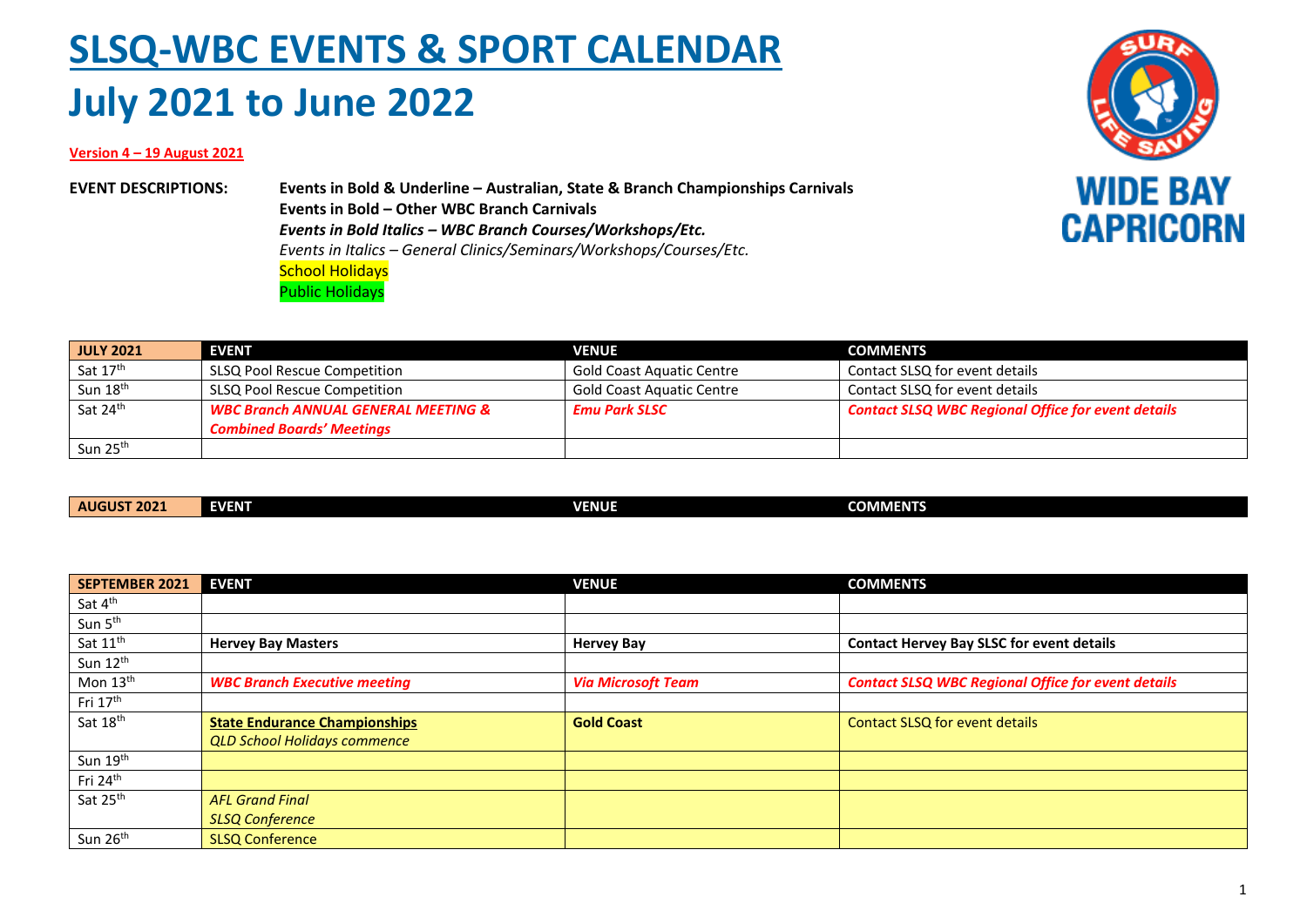| <b>OCTOBER 2021</b>  | <b>EVENT</b>                                | <b>VENUE</b>      | <b>COMMENTS</b>                                           |
|----------------------|---------------------------------------------|-------------------|-----------------------------------------------------------|
| Sat 2 <sup>nd</sup>  |                                             |                   |                                                           |
| Sun 3rd              | <b>NRL Grand final</b>                      |                   |                                                           |
| Mon 4 <sup>th</sup>  | Queen's Birthday Public Holiday             |                   |                                                           |
| Tue 5 <sup>th</sup>  | <b>QLD School Resumes</b>                   |                   |                                                           |
| Sat 9th              |                                             |                   |                                                           |
| Sun 10 <sup>th</sup> |                                             |                   |                                                           |
| Sat 16th             | <b>WBC Branch Combined Boards' Meetings</b> | <b>TBC</b>        | <b>Contact SLSQ WBC Regional Office for event details</b> |
|                      | <b>QLD Beach Series</b>                     | <b>Gold Coast</b> | Contact SLSQ for event details                            |
| Sun 17th             |                                             |                   |                                                           |
| Sat 23rd             |                                             |                   |                                                           |
| Sun 24 <sup>th</sup> |                                             |                   |                                                           |
| Fri 29 <sup>th</sup> | <b>North Aussies Championships</b>          | Mackay            | Contact SLSQ for event details                            |
| Sat 30th             | <b>North Aussies Championships</b>          | Mackay            | Contact SLSQ for event details                            |
| Sun 31st             | <b>North Aussies Championships</b>          | Mackay            | Contact SLSQ for event details                            |

| <b>NOVEMBER 2021</b> | <b>EVENT</b>                                     | <b>VENUE</b>                  | <b>COMMENTS</b>                                           |
|----------------------|--------------------------------------------------|-------------------------------|-----------------------------------------------------------|
| Sat 6 <sup>th</sup>  | <b>WBC Branch Executive meeting??</b>            | <b>Via Microsoft Team</b>     | <b>Contact SLSQ WBC Regional Office for event details</b> |
| Sun 7 <sup>th</sup>  |                                                  |                               |                                                           |
| Mon 8 <sup>th</sup>  |                                                  |                               |                                                           |
| Sat 13 <sup>th</sup> | Coolangatta Gold                                 | Coolangatta                   | Contact SLSA for event details                            |
|                      | Qld Cup Surf Boat Round 1 (QLD selection points) | Noosa                         | Contact ASRLQ for event details                           |
| Sun $14th$           | <b>WBCB Junior Carnival R1</b>                   | <b>Yeppoon and Moore Park</b> | <b>Contact WBC Branch for event details</b>               |
| Sat 20 <sup>th</sup> | <b>WBCB Board Riding Championship</b>            | <b>Agnes Water</b>            | <b>Contact WBC Branch for event details</b>               |
|                      | <b>WBCB Premiership Series R1</b>                | Agnes Water                   |                                                           |
|                      | Ocean 38 Round 1                                 | Tugun, Gold Coast             | Contact PDB for event details                             |
| Sun 21st             |                                                  |                               |                                                           |
| Sat 27th             | <b>Interbranch Championships</b>                 | <b>Sunshine Coast</b>         | Contact SLSQ for event details                            |
| Sun 28 <sup>th</sup> | <b>Interbranch Championships</b>                 | <b>Sunsnine Coast</b>         | Contact SLSQ for event details                            |

| DECEMBER 2021        | <b>EVENT</b>                                     | <b>VENUE</b>              | <b>COMMENTS</b>                                           |
|----------------------|--------------------------------------------------|---------------------------|-----------------------------------------------------------|
| Fri 3 <sup>rd</sup>  | <b>SLSA Pool Rescue Championships</b>            | <u>TBA</u>                | <b>Contact SLSA for event details</b>                     |
| Sat 4 <sup>th</sup>  | <b>SLSA Pool Rescue Championships</b>            | <b>TBA</b>                | <b>Contact SLSA for event details</b>                     |
|                      | Ocean 38 Round 2                                 | <b>Bilinga</b>            | Contact PDB for event details                             |
|                      | Navy Series Surf Boat Round 1                    | <b>Mermaid Beach</b>      | Contact ASRLQ for event details                           |
| Sun 5 <sup>th</sup>  | <b>SLSA Pool Rescue Championships</b>            | <b>TBA</b>                | Contact SLSA for event details                            |
|                      | <b>WBCB Junior Carnival R2</b>                   | <b>Hervey Bay</b>         | <b>Contact WBC Branch for event details</b>               |
| Sat 11 <sup>th</sup> | <b>QLD School Holidays commence</b>              |                           |                                                           |
|                      | <b>National Surf Boat Selection Trial</b>        | Tugun                     | <b>Contact ASRLQ for event details</b>                    |
|                      | <b>WBCB Premiership Series R2 (10 am start?)</b> | <b>Agnes Water</b>        | <b>Contact WBC Branch for event details</b>               |
| Sun 12 <sup>th</sup> | Navy Round 2 (QLD SELECTION POINTS)              | Tuqun                     |                                                           |
|                      | <b>WBCB Junior Carnival R2</b>                   | <b>Emu Park</b>           | <b>Contact WBC Branch for event details</b>               |
| Mon $13^{\text{th}}$ | <b>WBC Branch Executive meeting</b>              | <b>Via Microsoft Team</b> | <b>Contact SLSQ WBC Regional Office for event details</b> |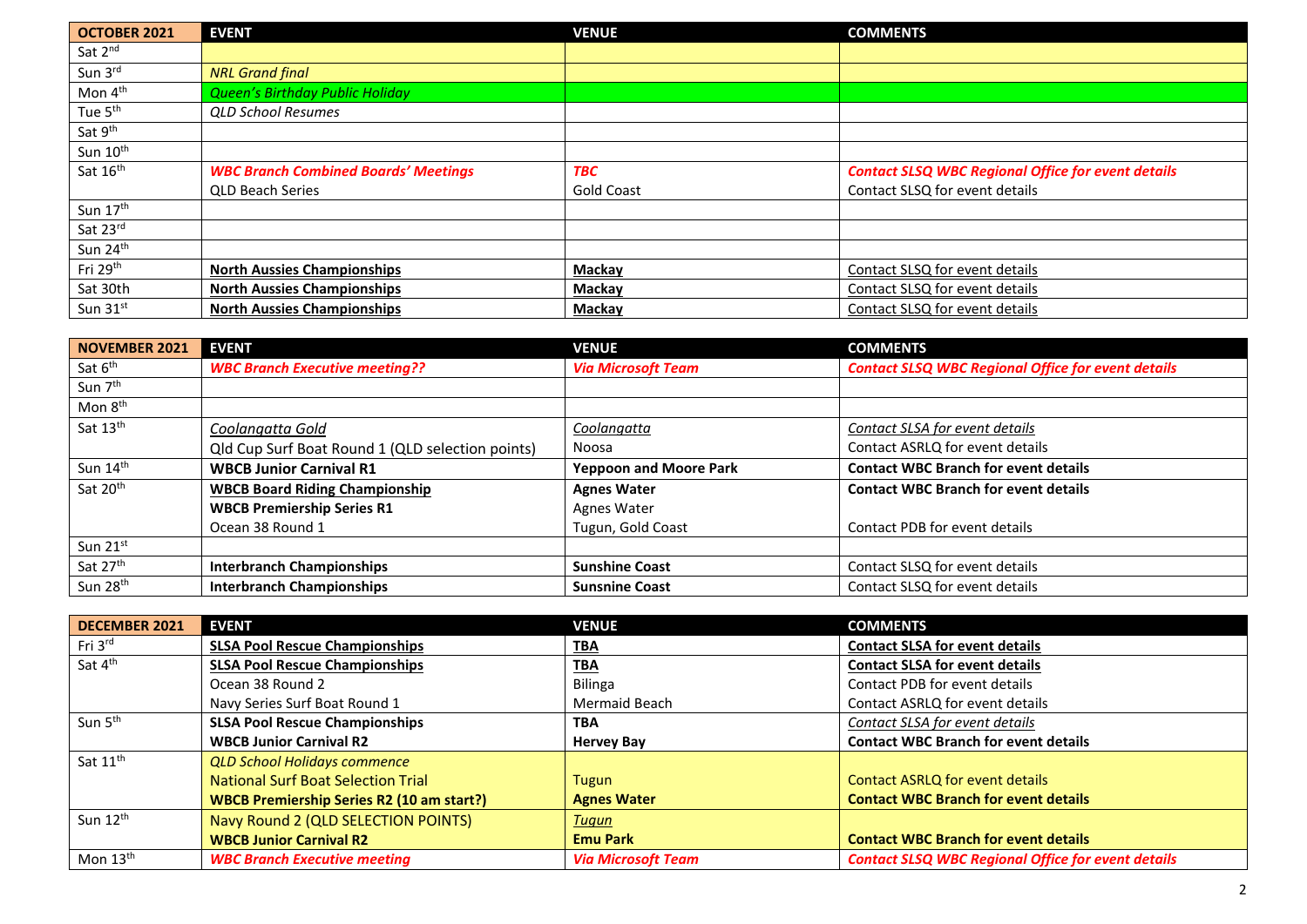| Thu $16^{\text{th}}$ |                         |            |                                |
|----------------------|-------------------------|------------|--------------------------------|
| Fri 17 <sup>th</sup> |                         |            |                                |
| Sat 18 <sup>th</sup> | <b>QLD Beach Series</b> | <b>TBA</b> | Contact SLSQ for event details |

| <b>JANUARY 2022</b>  | <b>EVENT</b>                                  | <b>VENUE</b>                          | <b>COMMENTS</b>                                           |
|----------------------|-----------------------------------------------|---------------------------------------|-----------------------------------------------------------|
| Sat 1st              | New Year's Day - Public Holiday               |                                       |                                                           |
| Sun 2 <sup>nd</sup>  |                                               |                                       |                                                           |
| Fri 7 <sup>th</sup>  |                                               |                                       |                                                           |
| Sat 8 <sup>th</sup>  | <b>Old Beach Series</b>                       | <b>TBA</b>                            | <b>Contact SLSQ for event details</b>                     |
|                      | Ocean 38 Round 3                              | <b>Tallebudgerra</b>                  | <b>Contact PDB for event details</b>                      |
|                      | Navy Series Surf Boats Round 2                | <b>Tallebudgerra</b>                  | Contact ASRLQ for event details                           |
| Sun 9 <sup>th</sup>  |                                               |                                       |                                                           |
| Mon 10 <sup>th</sup> | <b>WBC Branch Executive meeting</b>           | <b>Via Microsoft Team</b>             | <b>Contact SLSQ WBC Regional Office for event details</b> |
| Fri 14th             |                                               |                                       |                                                           |
| Sat 15 <sup>th</sup> | <b>WBCB Surf Rescue Champs</b>                | <b>Elliott Heads</b>                  | <b>Contact WBC Branch for event details</b>               |
| Sun 16th             | <b>WBCB Surf Rescue Champs</b>                | <b>Elliott Heads</b>                  | <b>Contact WBC Branch for event details</b>               |
| Fri $21^{st}$        |                                               |                                       |                                                           |
| Sat 22nd             | <b>Murphy Homes</b>                           | Maroochydore                          | <b>Contact SSCB for event details</b>                     |
| Sun 23rd             | QLD Cup Round 2 - Murphy Homes Classic        | Maroochydore                          |                                                           |
|                      | <b>WBCB Junior Carnival R3</b>                | <b>Elliott Heads and Tannum Sands</b> | <b>Contact WBC Branch for event details</b>               |
| Mon 24 <sup>th</sup> | <b>QLD School Resumes</b>                     |                                       |                                                           |
| Wed 26 <sup>th</sup> | Australia Day - Public Holiday                |                                       |                                                           |
| Fri 28 <sup>th</sup> |                                               |                                       |                                                           |
| Sat 29th             | <b>WBC Senior (inc Masters) Championships</b> | <b>Emu Park</b>                       | <b>Contact WBC Branch for event details</b>               |
| Sun 30 <sup>th</sup> | <b>WBC Senior (inc Masters) Championships</b> | <b>Emu Park</b>                       | <b>Contact WBC Branch for event details</b>               |

| <b>FEBRUARY 2022</b> | <b>EVENT</b>                        | <b>VENUE</b>              | <b>COMMENTS</b>                                           |
|----------------------|-------------------------------------|---------------------------|-----------------------------------------------------------|
| Fri 4 <sup>th</sup>  |                                     |                           |                                                           |
| Sat 5 <sup>th</sup>  | <b>WBCB Junior Championships</b>    | <b>Bundaberg</b>          | <b>Contact WBC Branch for event details</b>               |
| Sun 6 <sup>th</sup>  | <b>WBCB Junior Championships</b>    | <b>Bundaberg</b>          | <b>Contact WBC Branch for event details</b>               |
| Sat 12th             | <b>State Surf Rescue</b>            | <b>Venue TBC</b>          | Contact SLSQ for event details                            |
| Sun 13th             | <b>State Surf Rescue</b>            | <b>Venue TBC</b>          | Contact SLSQ for event details                            |
| Mon $14th$           | <b>WBC Branch Executive meeting</b> | <b>Via Microsoft Team</b> | <b>Contact SLSQ WBC Regional Office for event details</b> |
|                      |                                     |                           |                                                           |
| Fri 18 <sup>th</sup> |                                     |                           |                                                           |
| Sat 19th             |                                     |                           |                                                           |
| Sun 20 <sup>th</sup> |                                     |                           |                                                           |
| Fri 25 <sup>th</sup> | <b>Youth State Championships</b>    | <b>Sunshine Coast</b>     | <b>Contact SLSQ for event details</b>                     |
| Sat 26th             | <b>Youth State Championships</b>    | <b>Sunshine Coast</b>     | <b>Contact SLSQ for event details</b>                     |
| Sun 27th             | <b>Youth State Championships</b>    | <b>Sunshine Coast</b>     | <b>Contact SLSQ for event details</b>                     |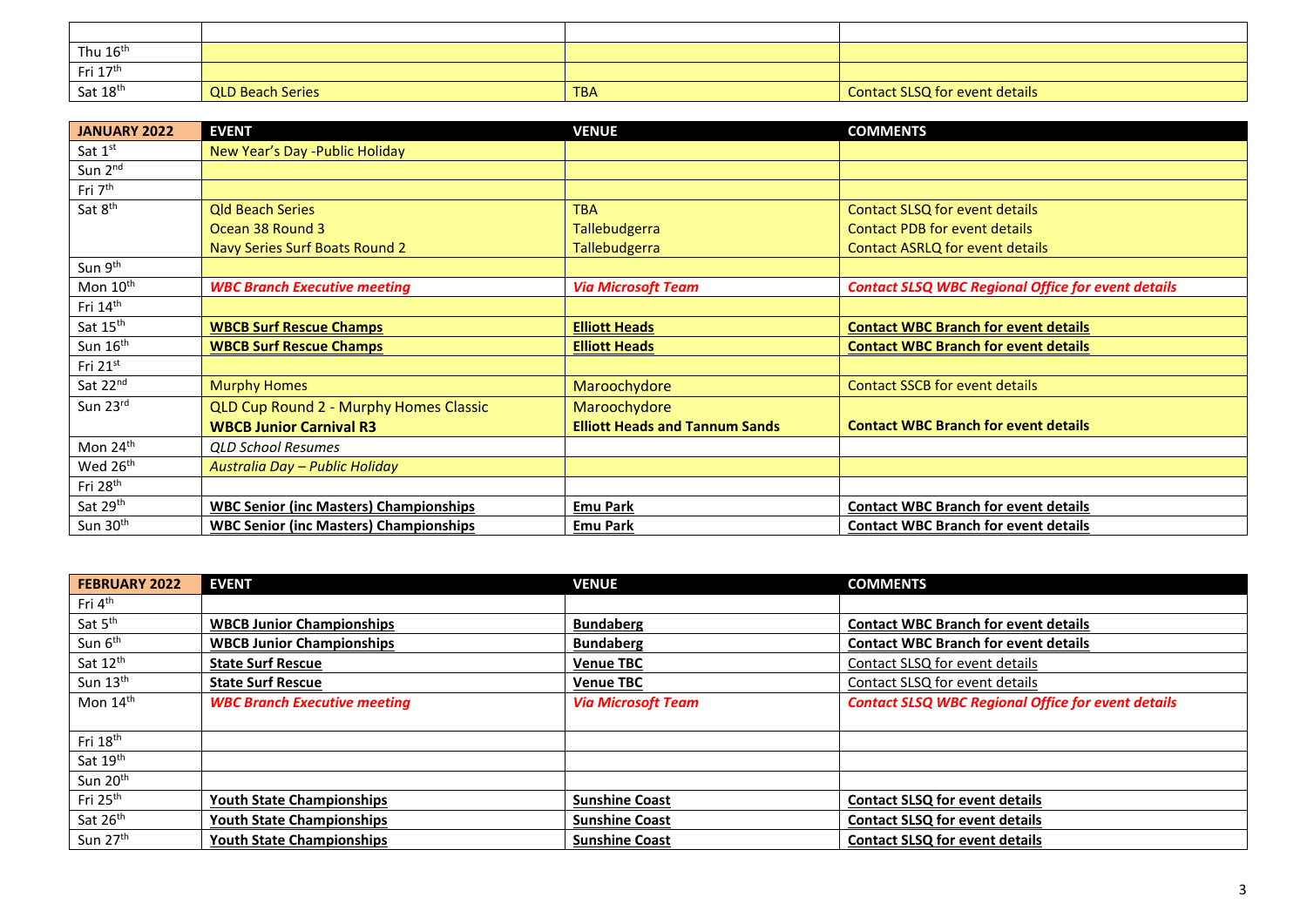| <b>MARCH 2022</b>    | <b>EVENT</b>                                | <b>VENUE</b>          | <b>COMMENTS</b>                                           |
|----------------------|---------------------------------------------|-----------------------|-----------------------------------------------------------|
| Fri 4 <sup>th</sup>  | <b>State Senior Championships</b>           | <b>Sunshine Coast</b> | Contact SLSQ for event details                            |
| Sat 5 <sup>th</sup>  | <b>State Senior Championships</b>           | <b>Sunshine Coast</b> | Contact SLSQ for event details                            |
| Sun 6 <sup>th</sup>  | <b>State Senior Championships</b>           | <b>Sunshine Coast</b> | Contact SLSQ for event details                            |
| Sat 12 <sup>th</sup> | <b>North Vs South Challenge</b>             | <b>Agnes Water</b>    | <b>Contact WBC Branch for event details</b>               |
| Sun 13 <sup>th</sup> |                                             |                       |                                                           |
| Fri 18 <sup>th</sup> |                                             |                       |                                                           |
| Sat 19th             | <b>WBC Branch Combined Boards' Meetings</b> | <b>TBC</b>            | <b>Contact SLSQ WBC Regional Office for event details</b> |
| Sun 20 <sup>th</sup> |                                             |                       |                                                           |
| Fri 25 <sup>th</sup> |                                             |                       |                                                           |
| Sat 26th             |                                             |                       |                                                           |

| <b>APRIL 2022</b>     | <b>EVENT</b>                           | <b>VENUE</b>           | <b>COMMENTS</b>                       |
|-----------------------|----------------------------------------|------------------------|---------------------------------------|
| Sat 2nd               | <b>QLD School Holidays Commence</b>    |                        |                                       |
|                       | <b>Australian Youth Championship</b>   | <b>Scarborough, WA</b> | <b>Contact SLSA for event details</b> |
| Sun 3rd               | <b>Australian Youth Championship</b>   | <b>Scarborough, WA</b> | <b>Contact SLSA for event details</b> |
| Mon 4 <sup>th</sup>   | <b>Australian Masters Championship</b> | <b>Scarborough, WA</b> | <b>Contact SLSA for event details</b> |
| Tues 5 <sup>th</sup>  | <b>Australian Masters Championship</b> | <b>Scarborough, WA</b> | <b>Contact SLSA for event details</b> |
| Wed 6 <sup>th</sup>   | <b>Australian Championship</b>         | <b>Scarborough, WA</b> | <b>Contact SLSA for event details</b> |
| Thu 7 <sup>th</sup>   | <b>Australian Championship</b>         | <b>Scarborough, WA</b> | <b>Contact SLSA for event details</b> |
| Fri 8 <sup>th</sup>   | <b>Australian Championship</b>         | <b>Scarborough, WA</b> | <b>Contact SLSA for event details</b> |
| Sat 9 <sup>th</sup>   | <b>Australian Championship</b>         | <b>Scarborough, WA</b> | <b>Contact SLSA for event details</b> |
| Sun 10 <sup>th</sup>  | <b>Australian Championship</b>         | <b>Scarborough, WA</b> | <b>Contact SLSA for event details</b> |
| Fr $15th$             | <b>Good Friday</b>                     |                        |                                       |
| Sat 16th              |                                        |                        |                                       |
| Sun 17th              |                                        |                        |                                       |
| Mon 18th              | <b>Easter Monday</b>                   |                        |                                       |
| Tues 19 <sup>th</sup> | <b>QLD School resumes</b>              |                        |                                       |
| Sat 23rd              |                                        |                        |                                       |
| Sun 24 <sup>th</sup>  |                                        |                        |                                       |
| Mon 25 <sup>th</sup>  | <b>ANZAC Day</b>                       |                        |                                       |
| Sat 30 <sup>th</sup>  |                                        |                        |                                       |